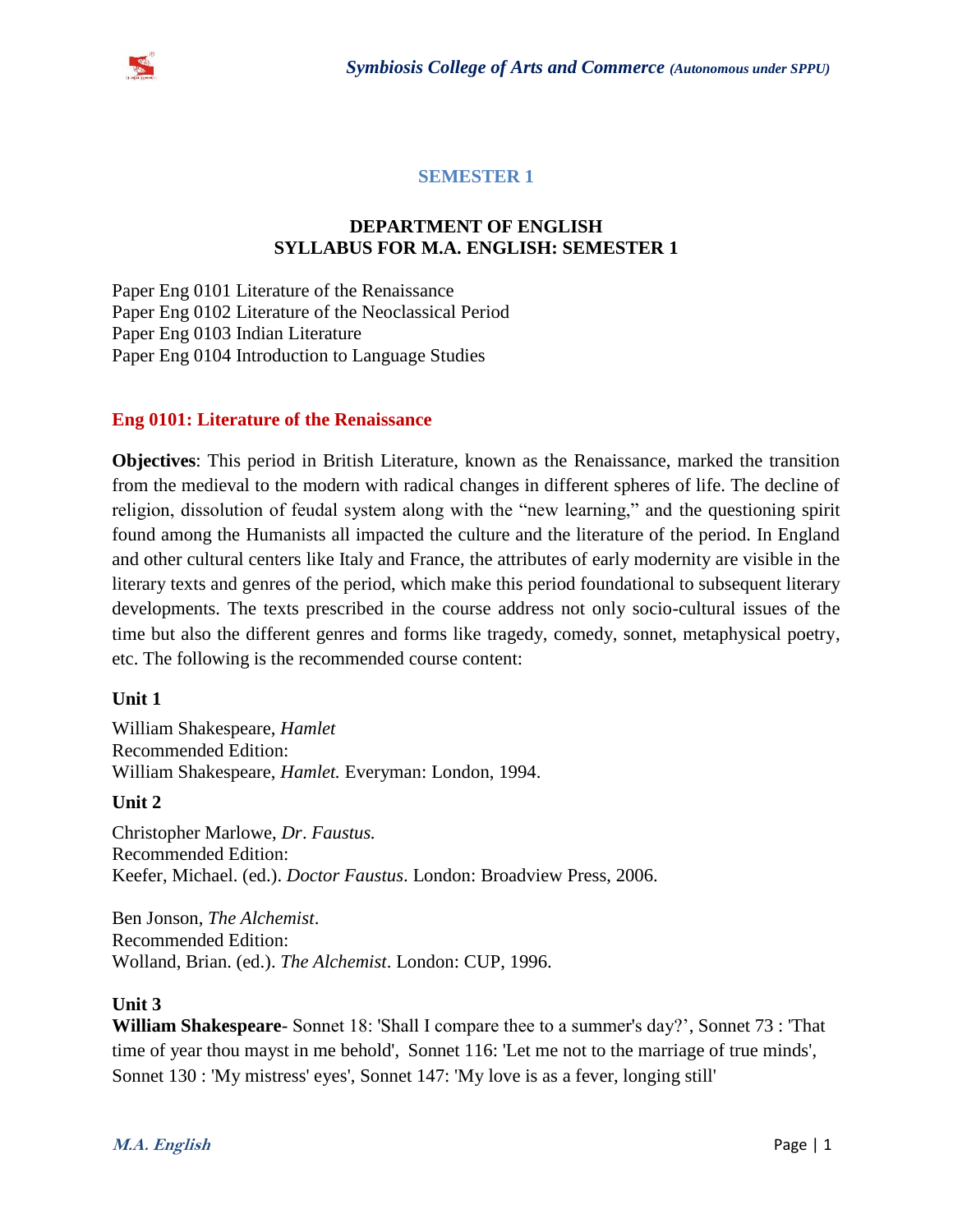

**John Donne**, "Canonization," "The Flea," "A Valediction: Forbidding Mourning", "The Apparition", "Sweetest Love, I Do Not Goe", "Holy Sonnet 14"

**Andrew Marvell**, "To His Coy Mistress", "The Garden", "On Mr. Milton's "Paradise Lost", "The Gallery"

## **Unit 4**

Bacon, Excerpts from *Essays* Recommended Edition: John Pitcher (ed.) *The Essays*. Harmondsworth: Penguin, 1985.

Burton, Excerpts from *Anatomy of Melancholy* Recommended Edition: Jackson, Holbrook. (ed.). *Anatomy of Melancholy*. New York: Vintage Books, 1977.

## **Suggested Readings**

- Bradbrook, M. C. *Themes and Conventions in Elizabethan Tragedy.* Cambridge: CUP, 1980.
- Bradley, A.C. *Shakespearean Tragedy: Hamlet, Othello, King Lear, Macbeth.* New Delhi: Atlantic Publishers, 2000.
- Browne, Thomas. *Religio Medici*.
- Machiavelli, *The Discourses.*
- Greenblatt, Stephen and Ramie Targof. (eds.). New York: NYRB Classics, 2012.
- Burton, Richard. *Anatomy of Melancholy*. Jackson, Holbrook. (ed.). New York: Vintage Books, 1977.
- Braunmuller, A.R. and Michael Hattawayeds (ed.). *The Cambridge Companion to English*
- *Renaissance Drama.*Cambridge: CUP, 2003.
- Fenton, James. *An Introduction to English Poetry.* Harmondsworth: Penguin, 2003.
- Mousley, Andy. *Renaissance Drama and Contemporary Literary Theory*. Hampshire:
- Palgrave Macmillan, 2000.
- Simkin, Stevie. *Marlowe: The Plays.* Hampshire: Palgrave, Macmillan 2001.
- Spiller, Michael R.G.*The Development of the Sonnet: An Introduction.* London: Routledge,
- $1992.$
- *The Sonnet Sequence: A Study of the Strategies.* New York: Twayne, 1997.
- Empson, William. *Some Versions of Pastoral*. New York: New Directions, 1974.
- Greenblatt, Stephen.*Renaissance Self-Fashioning From More to Shakespeare.*Chicago: U of Chicago P, 1980.
- Jonathan Dollimore, *Radical Tragedy.* Chicago: U of Chicago P, 1964.
- Jean Howard and Phyllis Rackin, *Engendering a Nation.* London and NY: Routledge, 1988.
- Michael Schoenfeldt, *Bodies and Selves in Early Modern England.*Cambridge: Cambridge UP, 1999.
- S.Viswanathan, *Exploring Shakespeare.* Hyderabad: Orient Longman, 2005.
- F.G. Selbyed.*Bacon's Essays*.London: Macmillan: 1889
- Richard Rambuss. *Closet Devotions*. Durham, NC: Duke UP, 1998.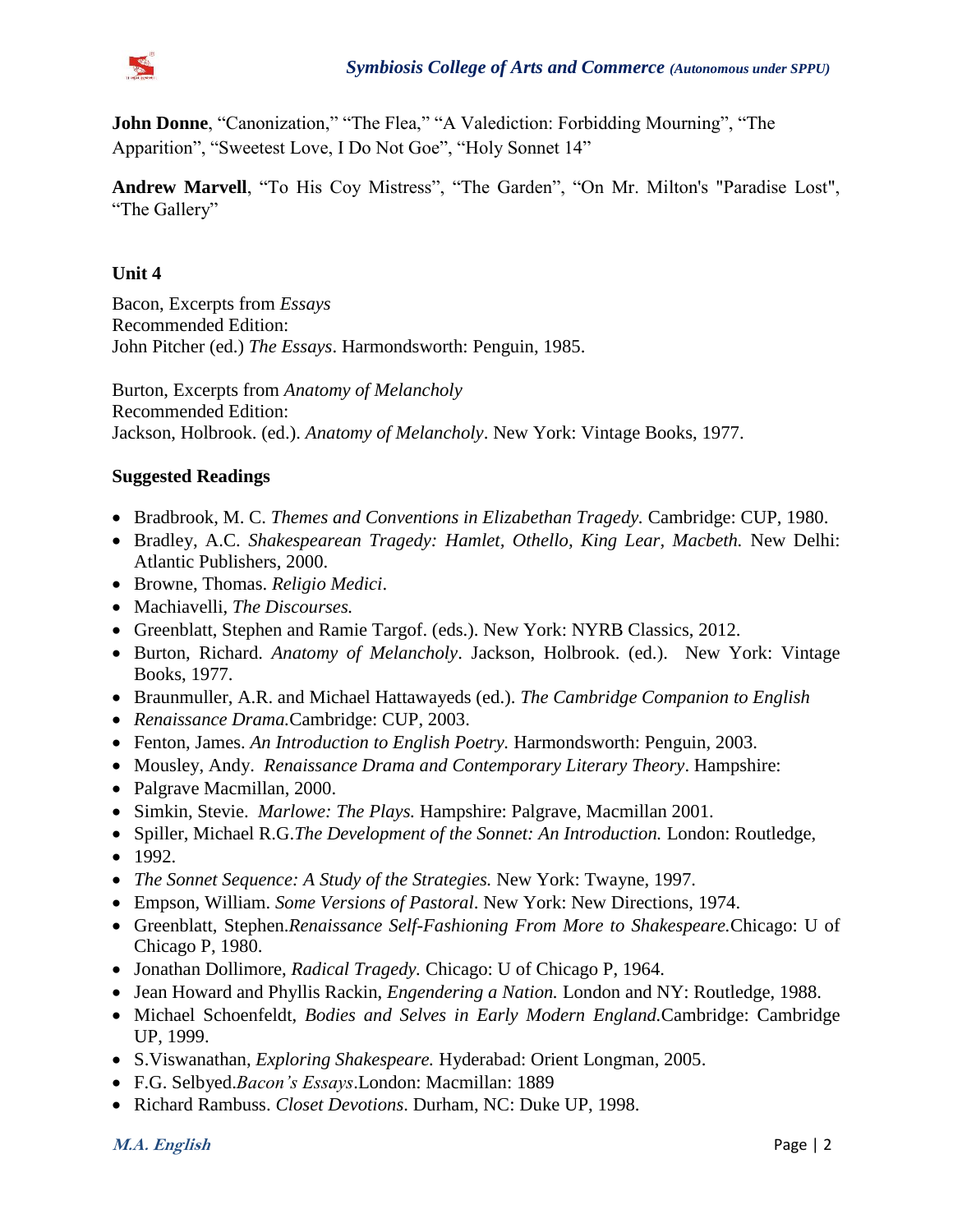

## **Literature of the Neoclassical Period**

**Objectives:** The course will introduce students to the literature, thought and culture of the Restoration and the Neo-Classical periods. The period is notable for the rise of the novel, the periodical and the essay, and for the revival of the Classics. The Enlightenment is a term that defines the interrogative power of the rationality of the period. The argumentative prose of the period was constitutive of the public sphere that empowered the democratic structure of the society. The spread of colonialism is another feature of the period that has far-reaching consequences. Students are expected to familiarize themselves with the thought of the period while relating the texts suggested for reading to the socio-political trends of the period.

### **Unit 1**

John Milton, *Paradise Lost,* Book 1 Recommended Edition: Teskey, Gordon. (ed.). *Paradise Lost*. New York: W.W. Norton & Co., 2005. John Dryden MacFlecknoe Richard Sheridan, *The Rivals.*/ William Congreve – The Way of the World

### **Unit 2**

Jonathan Swift, *Gulliver's Travels*. Alexander Pope, "Rape of the Lock" **Unit 3** Henry Fielding, *Joseph Andrews*./ Tom Jones Recommended Edition: Henry Fielding, *Joseph Andrews*. Everyman: London, 1993 Samuel Johnson, Selections from Lives of Poets

### **Additional Readings**

Dryden, *Of Dramatick Poesie* (1668), *Of Heroick Plays* (1672), *A Discourse concerning the Original and Progress of Satire* (1692), Dedication to *Aeneid* (1697) Dennis, *The Advancement and Reformation of Modern Poetry* (1701), *The Grounds of Criticism in Poetry* (1704) Pope, *An Essay on Criticism* (1711), *The Guardian* , No. 40 (1713), Preface to the *Iliad* (1715), "A Discourse on Pastoral Poetry" (1717), *Preface to Shakespeare* (1725), *Peri Bathous* (1727) Fielding, S., *Remarks on Clarissa* (1749) Johnson*, Preface to Shakespeare* (1765) Hume, *Essays Moral and Political* (1741-42) *Four Dissertations* (1757) Hogarth, *The Analysis of Beauty* (1753)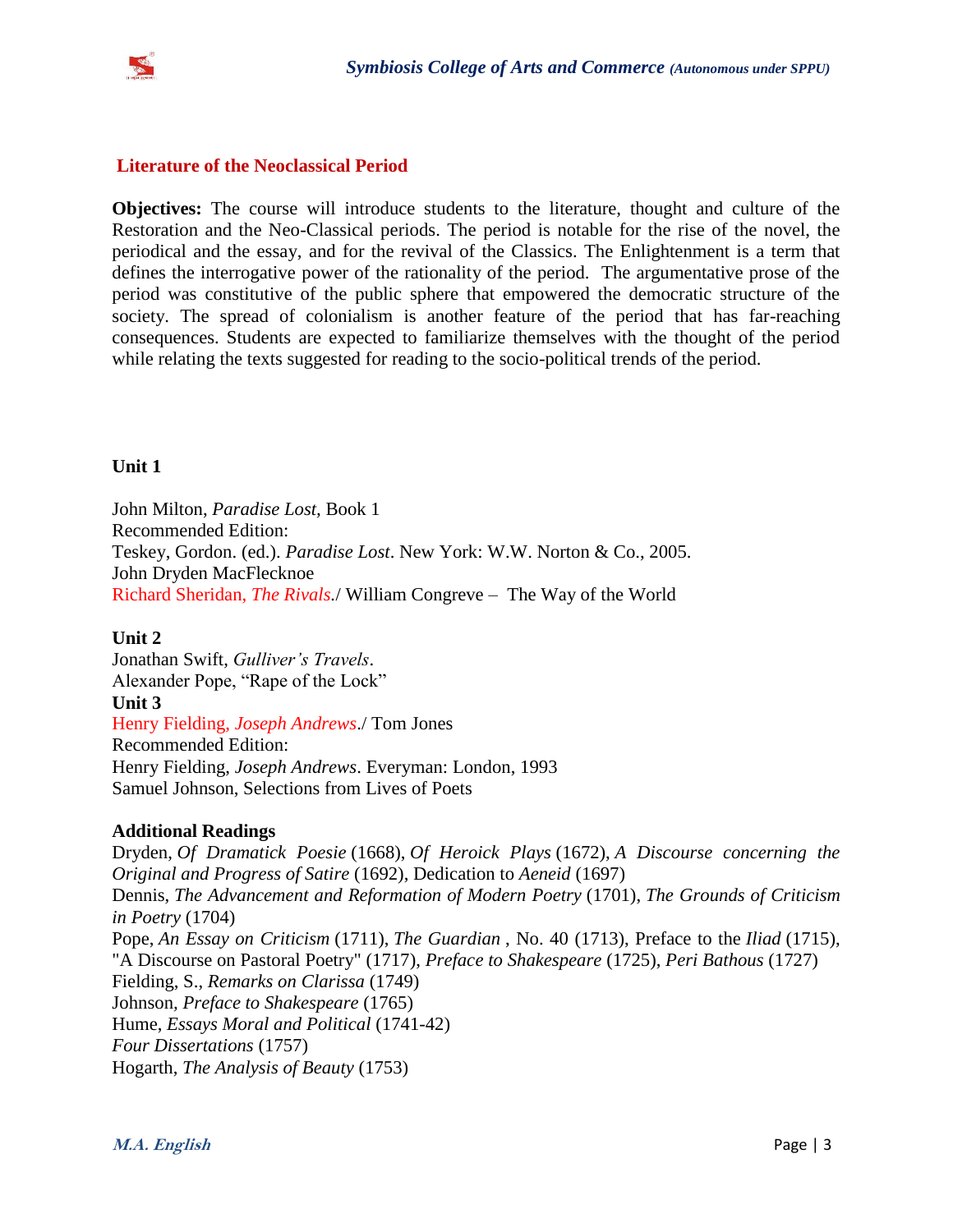



#### **Suggested Readings**

- Alter, *Fielding and the Nature of the Novel* (1968)
- Brewer, *The Pleasures of the Imagination*, esp. Parts I and IV
- Fairer, *English Poetry of the Eighteenth Century* (2003)
- Foxon, *Pope and the Early Eighteenth-Century Book Trade* (1991)
- Fussell, *The Rhetorical World of Augustan Humanism* (1965)
- Habermas, *The Structural Transformation of the Public Sphere* (1991)
- Holmes, *Dr. Johnson and Mr. Savage*
- Humphreys, *The Augustan World* (1954)
- Nussbaum, *The Global Eighteenth Century* (2003)
- Stephen, *The History of English Thought in the Eighteenth Century* (1876)
- Todd, *Imagining Monsters*, esp. chapters 1 and 5 (1995)
- Wall, *The Literary and Cultural Spaces of Restoration London* (1998)
- Bender, John, David Deirdre, Michael Seidel.*The Columbia History of the British Novel*. New York: Columbia UP, 1994.
- McIntosh, Carey.*The Evolution of English Prose. 1700-1800, Style, Politeness and Print Culture.* Cambridge University Press, 1998.
- Sambrook, James. *The Eighteenth Century: The Intellectual and Cultural Context of English Literature, 1700-1789*. 2nd ed. London; New York: Longman, 1993.
- Regina Schwartz, *Sacramental Poetics at the Dawn of Secularism*. Stanford: Stanford UP, 2008.
- Stanley Fish, *Surprised by Sin*.University of California Press, 1967
- Peter Herman, *Destabilizing Milton*. New York: Palgrave Macmillan, 2005.
- Feisal Mohamed, *Milton and the Post-Secular Present: Ethics, Politics, Terrorism.*Stanford: Stanford UP, 2011.
- Loewenstein & Stevens, eds. *Early Modern Nationalism and Milton's England*.University of Toronto Press, 2008.
- McDowell & Smith, eds. *Oxford Handbook of Milton*. Oxford: OUP, 2011
- B. Harris and J.R, Browneds. *Jacobean Theatre*. London: Edwin Arnold, 1966.
- J. Loftis, *Comedy and Society from Congreve to Fielding*. Stanford: Calif. 1959.
- J.M.S. Tomkins, *The Popular Novel in England*. London, 1932.
- Kettle, *An Introduction to the English Novel: Volume 1*. London: Hutchinson University
- $\bullet$  Library, 1951.
- Watt, Ian. *The Rise of Novel: Studies in Defoe, Richardson & Fielding*. University of California Press, 2001.
- Weinbrot, *Eighteenth-Century Satire* . Cambridge: CUP, 1988; 2007.
- *Britannia's Issue.*Cambridge: CUP,1993.
- Williams, *The Country and the City.* Oxford: OUP, 1973.

#### **Eng 0103: Indian Literature**

**Objectives:** The primary objective of this course is to expose the students to the corpus of Indian literature, and acquaint them with socio-political and cultural contexts in which the works were written and received. The course is designed to provide the historical framework for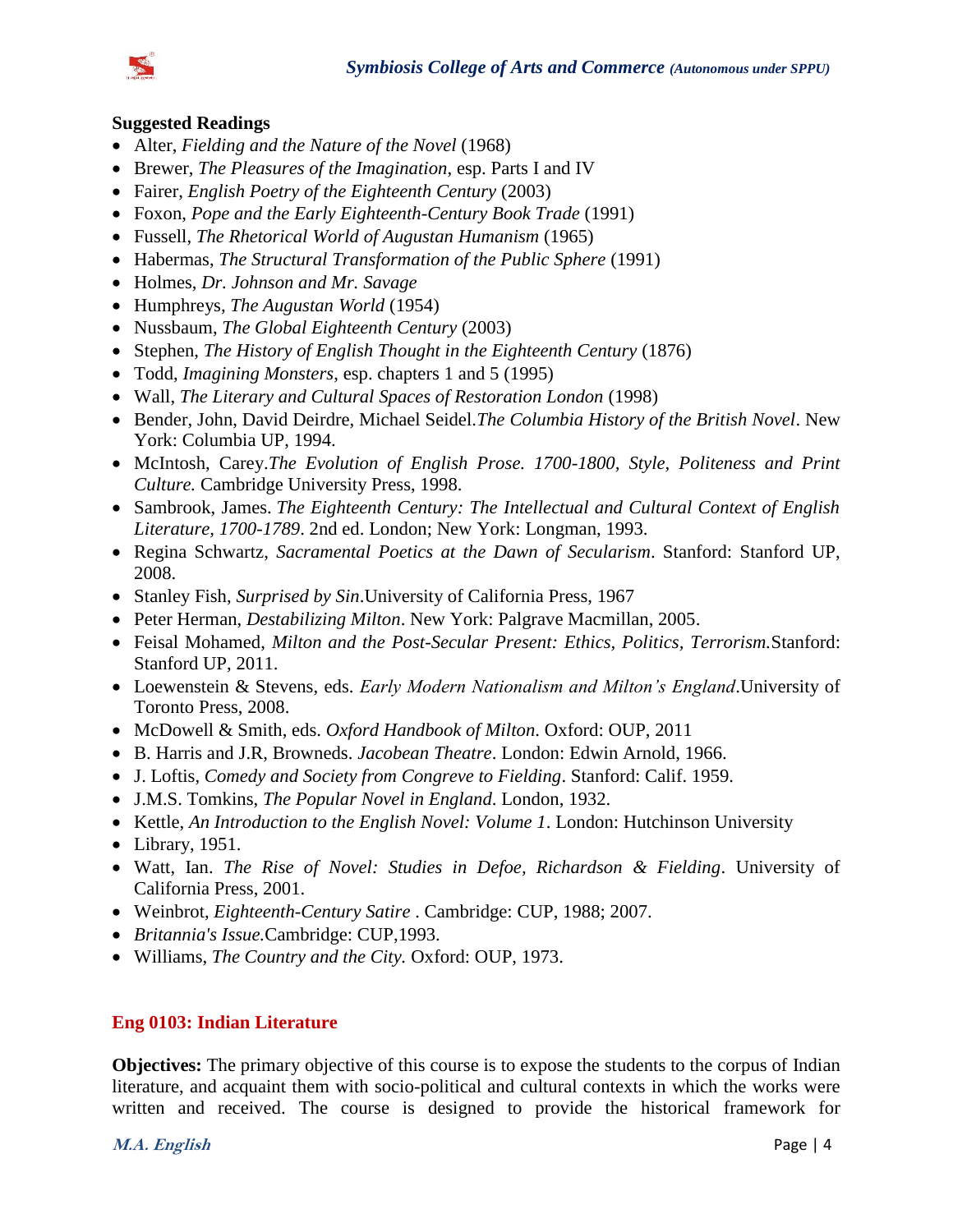

understanding and examining the category of Indian literature. The critical readings of the texts will enable the students to examine the formations of the texts as part of the dialectic between the writer and society.

## **Unit 1**

Tagore Rabindranath, *The Home and the World (Ghôre Baire)* Attia Hosain, *Sunlight on a Broken Column*

## **Unit 2**

Rushdie, Salman, *Midnight's Children*

O.V. Vijayan, "The wart" Chunilal Madia, "The snake charmer" Gopinath Mohanty, "The somersault" Mahadevi Verma, "Ghisa" U.R. Anantha Murthy, "The sky and the cat" Gangadhar Gadgil, "The dog that ran in circles"

All the above short stories to be found in *The Penguin Book of Modern Indian Short Stories* edited by Stephen Alter

### **Unit 3**

Kamala Das, "The Freaks," "The Wild Bougainville," "Jaisurya" Toru Dutt, "The Retreat from Moscow", "The Young Captive" Nissim Ezekiel, "Case Study," "Poet, Lover, Birdwatcher," "Night of the Scorpion" A.K. Ramanujan, "Obituary", "Anxiety" ,"Chicago Zen" Arun Kolatkar, From *Jejuri* "Heart of Ruin," "The Priest's Son," "Yeshwant Rao," "The Railway Station" Jayant Mahapatra, "Hunger," "An October Morning," "Relationship," "Grandfather" Gieve Patel, "Post Mortem" Dom Moraes, "Key" Dilip Chitre, "The Felling of a Banyan Tree" Adil Jussawala, 'Bats" Agha Shahid Ali, "The Previous Occupant" Vikram Seth, "Soon" Manohar Shetty, "Departures" Ranjit Hoskote, "The Hotel Receptionist's Confession", "To The Sanskrit Poets", "The Empire Of Lights" Meena Alexander, "Muse"

All the above poems to be found in *Indian English Poetry* ed.Vilas Sarang (Orient Longman), *The Oxford Anthology of Modern Indian Poetry* edited by A. K. Ramanujan & Vinay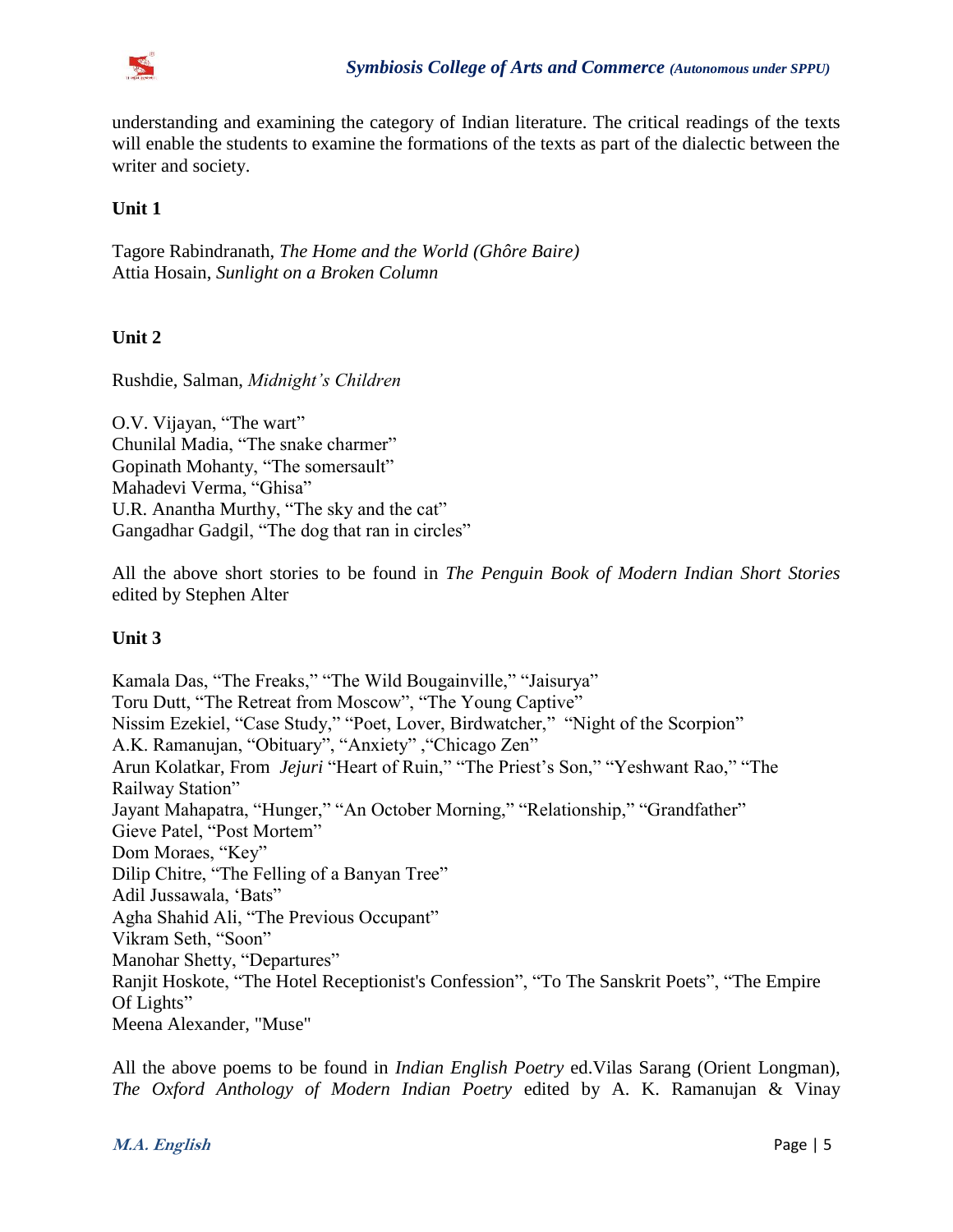

Dharwadker, *The Oxford India Anthology of Twelve Modern Indian Poets* edited by Arvind Krishna Mehrotra and *60 Indian Poets* edited by Jeet Thayi (Books are available in the college library).

# **Unit 4**

Vijay Tendulkar, *Ghashiram Kotwal* Mohan Rakesh, *Ashadh Ka Ek Din*

## **Suggested Readings**:

- Mehrotra, A. K. *An Illustrated History of Indian Literature in English*. New Delhi: Permanent
- Black, 2003.
- King, B. *Modern Indian Poetry in English* (New Delhi, 1987)
- *Three Indian Poets: Nissim Ezekiel, A.K. Ramanujan, Dom Moraes* ( New Delhi, 1991)
- G. N. Devy, *Indian Literary Criticism* (Orient Longman, 2002)
- Mukherjee, Meenakshi. *Twice born fiction*.Arnold-Heinemann Publishers (India), 1974.
- Ramakrishnan, E. V. ed. *Narrating India: The Novel in Search of the Nation*. New Delhi: Sahitya Akademi, 2005.
- *Locating Indian Literature*. New Delhi: Orient Blackswan Pvt. Ltd., 2011.
- Anand, Mulk Raj. *The Kind Emperor's English or The Role of the English Language in Free India.* Bombay: Hind Kitabs, 1947.
- M. K., Naik. *A History of Indian English Literature*. New Delhi: Sahitya Akademi, New Delhi, 2009.
- Ania Loomba, *Colonialism/Postcolonialism*. 2nd ed. London, Routledge, 2007
- Leela Gandhi, *Postcolonial Theory: A Critical Introduction*. New Delhi, Oxford Univ. Press. 1998.
- *Rushdie's Midnight's Children: A Book of Readings* ed. Meenakshi Mukherjee. Delhi: Pencraft, 2003.

## **0104: Introduction to Language Studies**

## **Objectives:**

- a) to introduce the students to the core concepts in linguistics with reference to English Language Studies;
- b) to impart knowledge of the relationship between language and society;
- c) to make them aware of the problems of learning English in India;

# **Unit 1 - The Sound System of English**

Sounds of English - Consonant and vowel sound

Stress, intonation, rhythm and weak forms

English as an international language and the concept of Lingua Franca Core